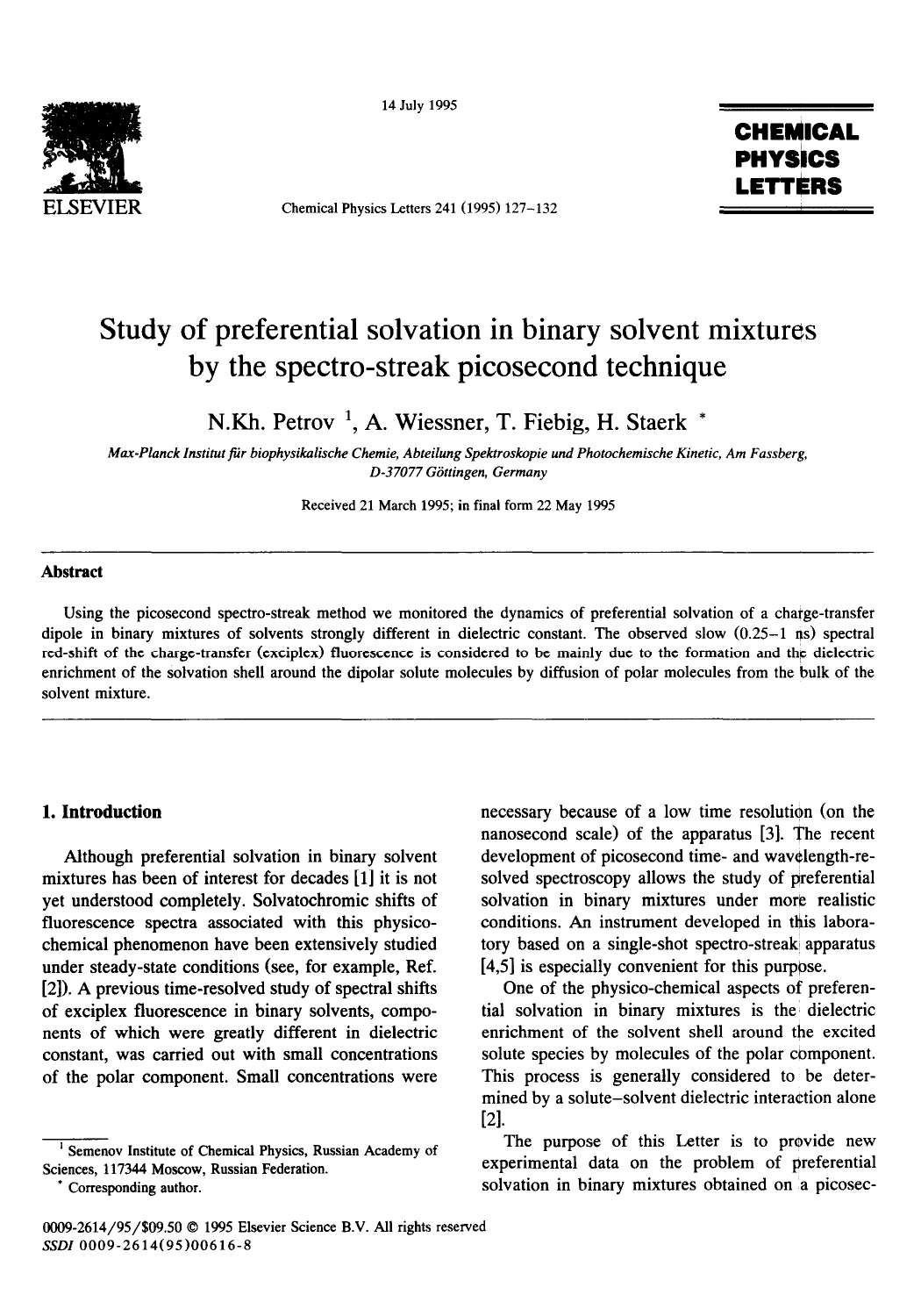ond time scale and to discuss them in the framework of a simple diffusion model.

# 2. **Experimental**

To monitor preferential solvation effects a molecule is required as a fluorescence probe which, upon excitation, rapidly reaches an excited chargetransfer (CT) state with a large dipole moment, sufficient CT-fluorescence quantum-yield and a long CT lifetime. We used the compound 3'-N,N-dimethylamino-3H-4,5-benzonaphthantracene (Fig. 1). This constitutes pyrene rigidly coupled to N,N-dimethylaniline (DMA). The spectroscopic and dynamic properties of this compound (Py(S)DMA) in different neat solvents have been extensively investigated  $[5-7]$ . The long fluorescence lifetime  $(25-29 \text{ ns})$  of the CT-state  $(Py<sup>-</sup>(S)DNA<sup>+</sup>)<sup>*</sup>$  and the large CT dipole moment, estimated to be about 20-25 D, make this compound a suitable candidate as a probe for dielectric enrichment studies, in that the time available to reach a steady-state dielectric enrichment around the CT dipole in binary solvents is not much limited by the lifetime of the excited CT-state. The steady-state fluorescence spectra of Py(S)DMA  $(3 \times 10^{-5}$  M) were measured with a Perkin-Elmer IS-50 spectrofluorimeter. To observe time-resolved fluorescence spectra of the CT species we used the spectro-streak apparatus described in detail previously [4,8]. The spectro-streak photometer measures fluorescence intensity, time, and wavelength,  $I(t, \lambda)$ , with a single picosecond excitation pulse simultaneously. It consists of a picosecond Nd: YAG or Nd: glass laser (pulse width 25-30 ps or 7 ps, respectively) and a single-shot streak camera (Hamamatsu C1370-01) equipped with a grating objective [4]. From the set of time-evolving spectral series obtained with the spectro-streak method we extracted the Stokes shift correlation function  $C(t)$ .



Fig. 1. Scheme of the probe molecule Py(S)DMA.

We adapted the method of analysis applied by Maroncelli and Fleming [9]. There, the time evolution of the band is determined by fitting the time-resolved spectra to a common 'log-normal' lineshape function [10]. The position of the maximum  $\tilde{v}_p(t)$  as a function of time is finally fitted to a sum of exponentials according to

$$
C(t) = \tilde{\nu}_{p}(t) - \tilde{\nu}_{p}(\infty) = \sum_{i=1}^{n} A_{i} \exp(-t/\tau_{i})
$$
  
with 
$$
\sum_{i=1}^{n} A_{i} \le \tilde{\nu}_{p}(0) - \tilde{\nu}_{p}(\infty).
$$
 (1)

The solvents used in the present investigation, toluene, chlorobenzene, tetrahydrofurane (THF), dimethylsulfoxide (DMSO), dimethylformamide (DMF) and acetonitrile (ACN), were of spectroscopic grade (Uvasol, Merck) and used as received. Samples were saturated with nitrogen before measurements, which were carried out at room temperature. The dielectric constants of the mixtures were measured with the capacitor method. The density plot  $\rho(x)$  as a function of the mole fraction x of the polar compound of the mixtures for  $x = 0$  to  $x = 1$ followed a straight line.

# 3. **Results and discussion**

On increasing the mole fraction, e.g. 0.05-0.26 mol% of the polar component of the solvent mixtures studied, we observed red-shifts of the fluorescence-probe charge-transfer spectra: first a rapid red-shift (on a picosecond time scale, and not resolved in the spectro-streak evaluated in Fig. 2) followed by a relatively slow shift further to longer wavelengths. The characteristic time of the slow shifts is  $\approx 0.5$  ns and  $\Delta \tilde{\nu} \ge 2000$  cm<sup>-1</sup> for mixtures of  $x = 0.05$  to 0.13; this corresponds approximately to concentrations in the order of 1 mol/l of the polar component. In this range of the polar fraction the slow process is observed for all mixtures studied (i.e. toluene/DMSO, toluene/DMF, and toluene/ACN) although in the case of the toluene/DMSO mixture it seems most pronounced. Generally, the more polar the solution, the greater the shift. Typical time-resolved spectra are shown in Fig. 2. For neat solvents,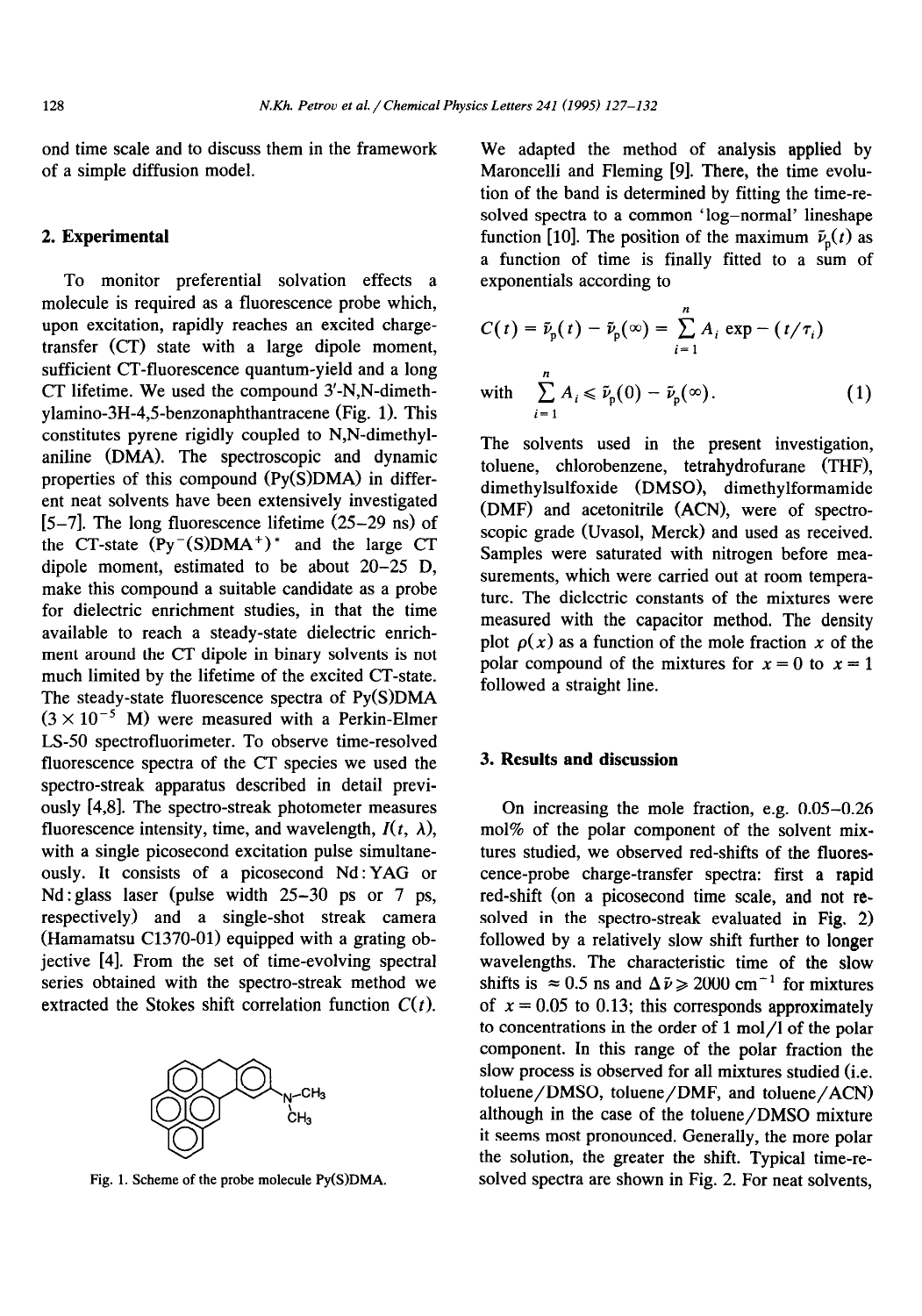

Fig. 2. Time-resolved **excited state spectra** of Py(S)DMA in solvent mixtures. Left: in toluene/DMF(9 mol%), right: in toluene/DMS0(9 mol%).

such as THF or chlorobenzene, the slow feature is absent (see Fig. 3). It is worth noting that the dielectric constant of chlorobenzene ( $\epsilon$  = 5.6) is approximately equal to that of the binary mixtures in which the slow spectral component exists (e.g.

toluene/DMSO  $(x = 0.09)$ ). The steady-state CTfluorescence spectra of  $(Py^{-}(S)DMA^{+})^*$  nearly coincide with the time-resolved spectra averaged over a time interval between 4 and 6 ns (see, far example, Fig.  $4$ ).



Fig. 3. Time-resolved excited state spectra of Py(S)DMA in neat solvents. Left: in THF, right: in chlorobenzene.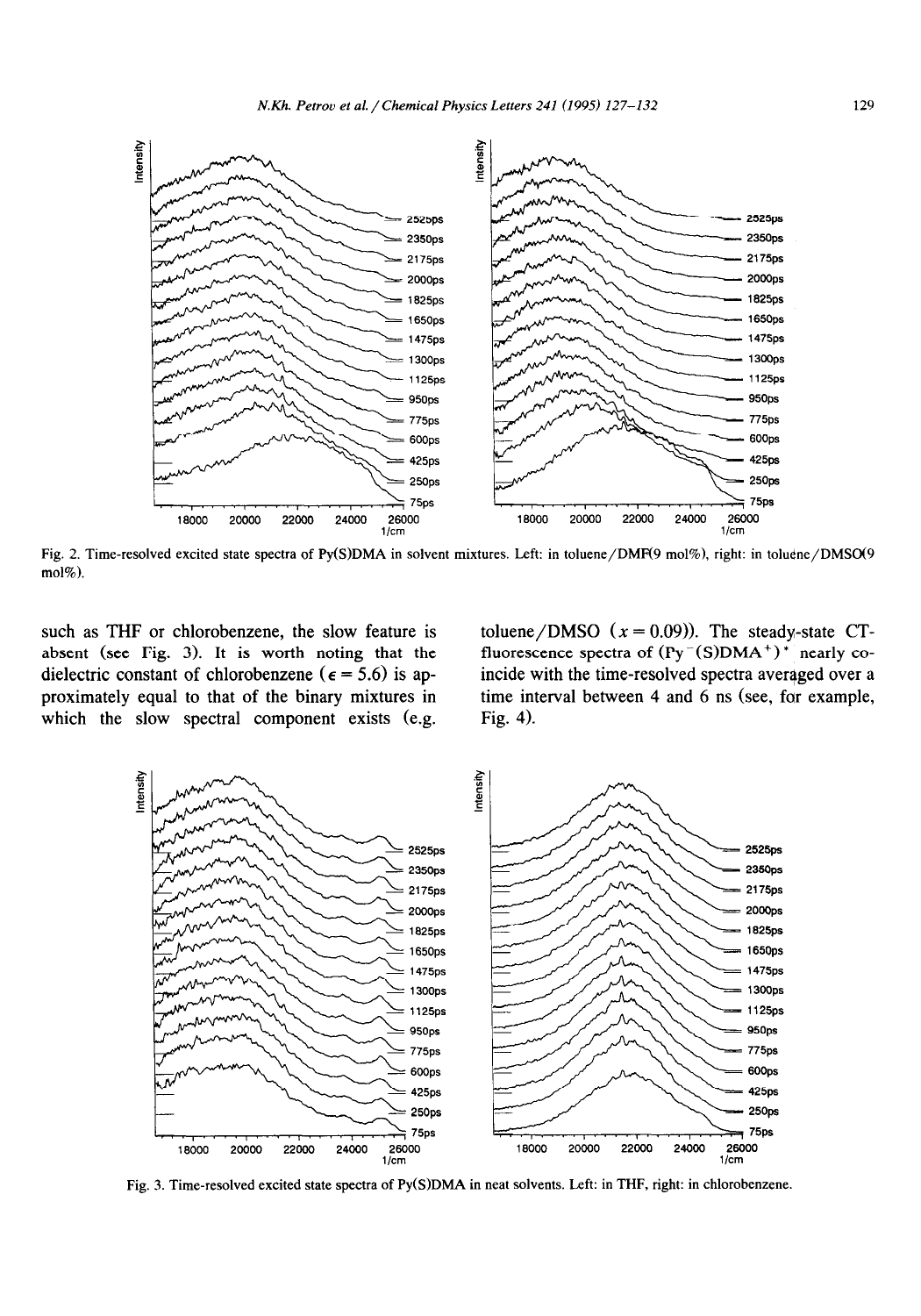The observed dynamic Stokes shifts in the binary solvents are explained as follows. After excitation of the pyrenyl moiety of the supermolecule,  $Py<sup>*</sup>(S)<sub>DMA</sub>$ , to the first excited singlet state, photoinduced intramolecular electron transfer takes place which brings about a significant increase in the dipole moment. The initial red-shift of the CT-fluorescence observed on a fast picosecond or femtosecond time scale is mainly due to the reorientation of the (few) polar solvent molecules or clusters initially present in the immediate vicinity of the fluorescent probe molecules  $(Py^{-}(S)DMA^{+})^*$ . The system reaches a 'first' equilibrium of the CT state. For our present topic, however, the mechanism of producing this initial spectral shift, the orientational relaxation, is not of primary interest (e.g. the experimental solvation time of DMSO has been determined as  $\tau_s \approx 1.2$  ps [11]). The subsequent slow CT-band shift towards the final equilibrium, on a time scale of a few hundred picoseconds to nanoseconds, is attributed to the dynamics of the dielectric enrichment process. The time for the 'local phase separation', i.e. the time for the further growth of the solvation shell, depends on the concentration of polar component molecules and is on a nanosecond time scale (as can be estimated applying simple diffusion calculations), in agreement with the experimental results.

The effective average dielectric constant  $\epsilon_{eff}$  of

the enriched and relaxed shells is thus different from the bulk dielectric constant  $\epsilon \equiv \epsilon_{mix}$  of the mixture as measured with the capacitor method. The usual plot of  $\tilde{\nu}_{\text{max}}$  (the maximum of the CT-fluorescence band) against the Onsager polarity function [12]  $f_0(\epsilon) = (\epsilon - 1)/(2 \epsilon + 1)$  or the Debye polarity function  $f_D(\epsilon) = (\epsilon - 1)/(\epsilon + 2)$  is therefore rather pointless in our case, whereas  $\epsilon_{\text{eff}}$  is not directly measurable. A plot of  $\Delta \tilde{\nu}_{\text{max}}(\text{relaxed})$  against the mole fraction  $(x)$  of the polar component shows the anticipated saturation effect. Table 1 provides the measured data, while Fig. 5 shows the plot of  $\tilde{\nu}_{\text{max}}$ versus  $x(DMSO)$  for  $(Py^-(S)DNA^+)^*$  in a toluene/DMSO mixture as obtained from photostationary CT-fluorescence measurements. Table 1 also contains the measured values for  $\epsilon(x)$  and  $n(x)$  as well as the calculated solvent parameters  $\Delta f_{\text{mix}} = f_0$  $-\frac{1}{2}f'$ , with  $f' = (n^2 - 1)/(2n^2 + 1)$  for the mixtures in the range  $x = 0.04 - 0.27$  DMSO.

Beyond the first solvation shell, which is assumed to be formed by random-walk diffusion, a characteristic radius  $r_0$  for field-induced diffusion in the inhomogeneous dipole field may be defined. It can be obtained approximately by setting the dipoledipole interaction energy equal to the energy of thermal motion:  $\mu_M \mu_S/4\pi\epsilon_0 \epsilon r^3 = k_B T$ . For  $(\text{Py}^{-}(S)$ DMA<sup>+</sup>)<sup>\*</sup> with dipole moment  $\mu_{\text{M}} \approx 20$  D [5] and  $\mu_s(DMSO) \approx 4$  D we obtain  $r_0 \approx 7.3$  Å at



Fig. 4. Steady-state fluorescence spectra (full line) of (Py-(S)DMA+)\* and averaged over a time range of 6 *ns* (broken line). Solvent mixture: toluene and 4 mol% DMSO.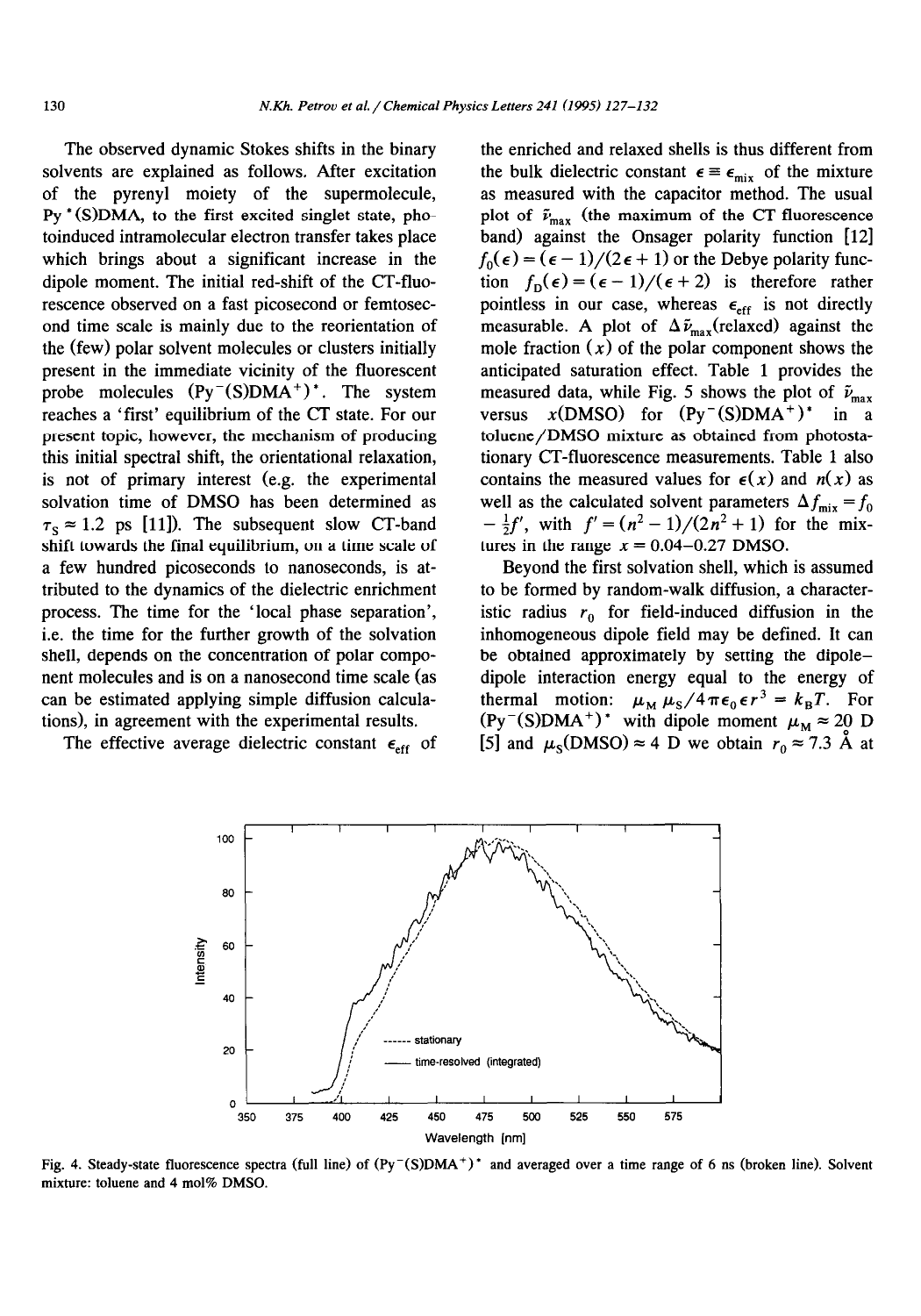Table 1 Experimental solvent mixture parameters and fluorescence maxima

| $x$ (DMSO) | $\epsilon$ | n      | $f_0 - \frac{1}{2}f'$ | $\bar{\nu}_{\text{max}}$ (cm <sup>-1</sup> ) |
|------------|------------|--------|-----------------------|----------------------------------------------|
| 0.042      | 3.26       | 1.4949 | 0.1876                | 20320                                        |
| 0.050      | 3.43       | 1.4938 | 0.1964                | 19985                                        |
| 0.062      | 3.69       | 1.4938 | 0.3083                | 19620                                        |
| 0.069      | 3.84       | 1.4938 | 0.2143                | 19395                                        |
| 0.086      | 4.23       | 1.4937 | 0.2287                | 19060                                        |
| 0.099      | 4.54       | 1.4936 | 0.2385                | 18785                                        |
| 0.111      | 4.85       | 1.4935 | 0.2471                | 18670                                        |
| 0.135      | 5.48       | 1.4934 | 0.2618                | 18400                                        |
| 0.160      | 6.15       | 1.4931 | 0.2746                | 18195                                        |
| 0.186      | 6.92       | 1.4929 | 0.2863                | 18000                                        |
| 0.196      | 7.24       | 1.4928 | 0.2905                | 17860                                        |
| 0.222      | 8.06       | 1.4925 | 0.2999                | 17720                                        |
| 0.275      | 9.94       | 1.4917 | 0.3158                | 17470                                        |

room temperature for  $\epsilon \approx 5$ . The fact that the interaction energy is actually a function of distance *and*  angle coordinates is ignored in this approximation.

Note that in a volume of  $r_0^3 \approx 3.9 \times 10^{-22}$  cm<sup>3</sup> there are only  $r_0^2 c_{\text{DMSO}} = 3.9 \times 10^{-22} \cdot 6 \times 10^{-2}$  $cm^{-3} \approx 0.23$  particles for a DMSO concentration (particle density  $c_{\text{DMSO}}$ ) of 1 mol/l =  $6 \times 10^{20}$  $cm^{-3}$ . This means that in the vicinity of a Py(S)DMA molecule only a few DMSO molecules are located on average prior to the photoinduced formation of the electronically excited dipolar exciplex (unless some kind of initial formation of complexes between Py(S)DMA in the ground state and polar DMSO molecules or DMSO clusters in the toluene solution exist). Therefore, we assume the observation of the growth and the completion of the first solvation shell



Fig. 5. Final values of the CT-fluorescence band maxima of Py(S)DMA versus mole fraction  $(x)$  of DMSO in a toluene/DMSO mixture.

around Py(S)DMA predominantly by free diffusion of DMSO molecules from the bulk of the solution. From our spectro-streak measurements, we obtained for the above system with mole fractions  $x(DMSO)$ the following mean relaxation times  $\langle \tau \rangle$ : 0.25 ns  $(x=0.09)$ , 0.45 ns  $(x=0.05)$ , 0.9 ns  $(x=0.02)$ . For more dilute solutions of a polar solvent the enrichment equilibrium time tends towards a limit which is a few nanoseconds in liquids of low viscosity.

In earlier experiments with anthracene– $(CH_2)$ ,– DMA in binary mixtures of ethylacetate/acetonitrile we measured the complicated exciplex fluorescence decay functions at single wavelengths [13]. The individual data after proper weighting could be assem $bled - though with difficulties - to yield time-re$ solved spectral information, such as the dynamics of bandshifts. These earlier experiments and experiences gained in our laboratory led to the development of the spectro-streak apparatus [4] which allows the easy and correct evaluation of kinetic parameters in the presence of dynamic band shifts.

Supplementary to the above explanation based on dielectric enrichment due to free diffusion and to a lesser extent due to the influence of the inhomogeneous dipole field, we are presently exploring the question to which extent the final size of the polar solvent shell or cluster may be additionally determined by surface tension (surface between the two phase-separated components). A relation to the classical theory of nucleation [14] may be established. Nucleation in binary mixtures has been discussed in connection with radical ion pair recombination reactions in the presence of external magnetic fields [15].

Solvatochromic probes in a variety of ionic solutions have been studied in recent experimental and theoretical work  $[16-18]$ . Those authors describe the spectral changes as a function of added salt or carry out numerical simulations of solvation dynamics in electrolyte solutions by establishing the ionic atmosphere solvation function. Future theoretical treatments of solvation dynamics in binary nonionic solvents may benefit from that work.

### **Acknowledgement**

The fluorescence probe compound was synthesized by Dr. W. Kiihnle in this laboratory. The